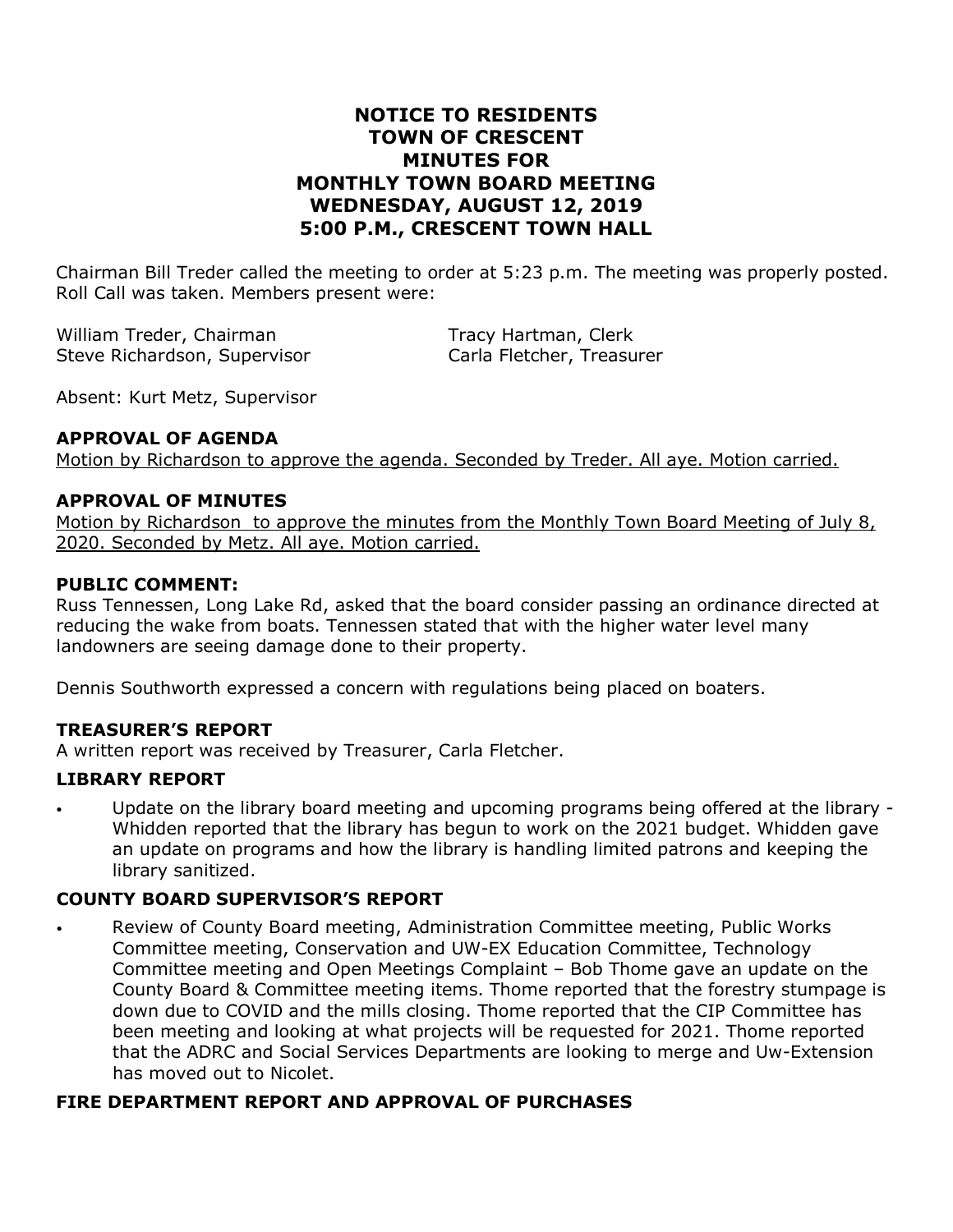• Monthly Call update, purchases update, training update, fundraiser update - Mahner reported that there were 3 calls during the last month. Mahner reported that they have met with the Crescent Bible Camp to create a plan and first responders will be meeting with them next. Mahner reported that the brat fry was a success. Mahner reported that they have updated the stickers on the trucks. All equipment is working. Richardson reported that the annual Squash Lake District meeting was held in the Fire Department Bay and thanked the fire department for helping.

# **FIRST RESPONDER'S REPORT AND APPROVAL OF PURCHASES -** None

### **TOWN ROAD CREW REPORT**

- Road Projects update, update on vehicle repairs and shop repairs Lundt reported that they have been working on mowing and firewood. Lundt reported that they have been dealing with beavers on S. River Road and have been fixing washouts. Lundt reported that all chip sealing is done, all cracksealing is done, patching is done, flex patching is done, the week of the 24th they are going to begin scrub sealing. Timber Lodge Rd is graveled and pulverized. Lundt reported that they have 4 culverts that need to be replaced yet this summer.
- Open sealed bids for sale of 1996 Ford F-350
	- Asher Johnson \$4021.25
	- Keith Johnson \$3536.37
	- Grady Hartman \$2402.00
	- Eric Engen \$100.00
	- Steve Richardson \$1700.00

Motion by Richardson to accept the bid from Asher Johnson for \$4021.25. Seconded by Treder. All aye; motion carried.

**TOWN PLAN COMMISSION REPORT** - None

## **UNIFORM DWELLING INSPECTOR'S REPORT** - None

### **SQUASH LAKE DISTRICT REPORT -** None

**DISCUSSION/POSSIBLE DECISION REGARDING: Administrative Review Permit - David Ramsden - Storage Units** - Treder explained that David Ramsden is looking at purchasing a property in Crescent and building storage units. Discussion regarding the property. Motion by Richardson to approve the Administrative Review Permit of David Ramsden. Seconded by Treder. All aye; motion carried.

**DISCUSSION/POSSIBLE DECISION REGARDING: Administrative Review Permit - Margaret Kasson - Tourist Rooming House** - Treder reported that Margaret Kasson notified the Planning and Zoning office that she wished to withdraw her request for the tourist rooming house.

## **DISCUSSION/POSSIBLE DECISION REGARDING: Proposed land division at 6601 Hwy 8**

**-** Treder reported that the owner of the property would like to divide the property smaller than 5 acre lots for business purposes. Ryan Quella, reported that he would like guidance from the board if this would even be considered before he looks at hiring a surveyor. Treder stated that he believes this would be for the betterment of the town and bringing more business into the town. Richardson stated that he also believes that this would be beneficial to the town and would like to see this brought before the plan commission.